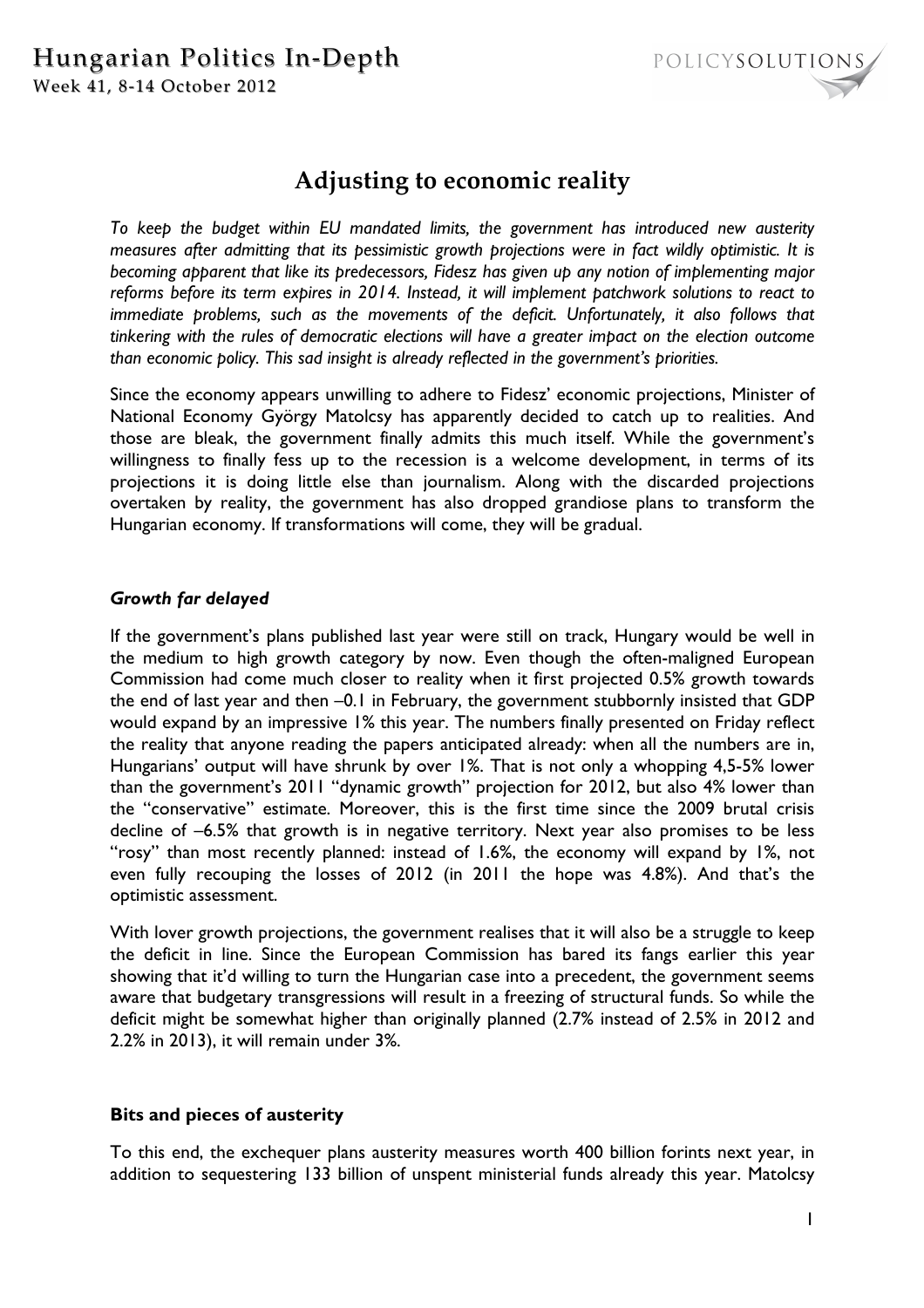

says the latter won't affect citizens since this is government money that just won't be spent, but he neglected to mention the indirect effects of not spending government money. In any case, next year is going to see a few more of the small austerity measures Fidesz has spread out over the years. There will be a tax on ATM transactions, cash registers will be hooked up to the revenue service – optimistically, this will be the largest factor on the revenue side of the ledger, which might unfortunately be an underestimation of shopkeepers' ingenuity – and there will also be the usual mix of other small tax increases. There will be some savings as well the government plans to stop replacing retiring state employees (healthcare excepted), tinkers with the pension benefits of retired persons who stay in the labour market and reduces welfare benefits and co-funding for EU-subsidies among other things.

Experts consulted by the press mostly professed to like the measure, not so much because of what it does, but rather on account of what it does not do; i.e. it does not make things worse by burdening potential growth sectors. Portfolio.hu, a leading financial media platform, argued that the package was too small, however, and would be insufficient to cover the anticipated shortfalls. That is less of a problem than might be assumed, however, since the government has been known for introducing austerity piecemeal, presenting tax hikes and expenditure cuts every few months.

#### *Waning enthusiasm*

Fidesz' approach towards the economy has come a long way since 2010. While many experts had grave doubts concerning the soundness of Fidesz' plans in 2010, there were few who doubted that the incoming government would implement huge changes. Though some large things did happen – the flat tax, the nationalisation of private pension funds – overall, Fidesz' changes have disappointed many experts not only because of their substance, but also on account of their magnitude, or rather the lack thereof.

Essentially, Fidesz has done what every government since 1998 has done with declining fortunes. Start with great transformational plans, implement a few flagship policies and then trudge along and hope for the business cycle to carry the government through to the next election. That worked well for Fidesz  $I -$  economically speaking  $-$ , leaving aside the ballooning deficit and the disaster it implied it worked all right between 2002-2006, and ultimately ended in disaster in 2009. At this point, Fidesz' economic policy is amazingly reminiscent of MSZP's approach: readjusting growth expectations downward and continuously patch up the budget so that it does not overrun. To Fidesz' credit, of course, overrun is at a different order of magnitude than it was under the previous governments, though this credit must be shared with a tough Commission.

### *Two more years of muddling through?*

This is especially disappointing in light of the enormous might Fidesz arrayed to push its economic policies through, including curtailing the Constitutional Court's power of judicial review. Business as usual hardly seems worth upsetting the constitutional order for. Moreover, now that Fidesz appears content to continue in the same vein as its predecessors, that greatly increases the importance of seeking to control the democratic process beyond the instruments ordinarily available to a governing party. Orbán knows full well that merely